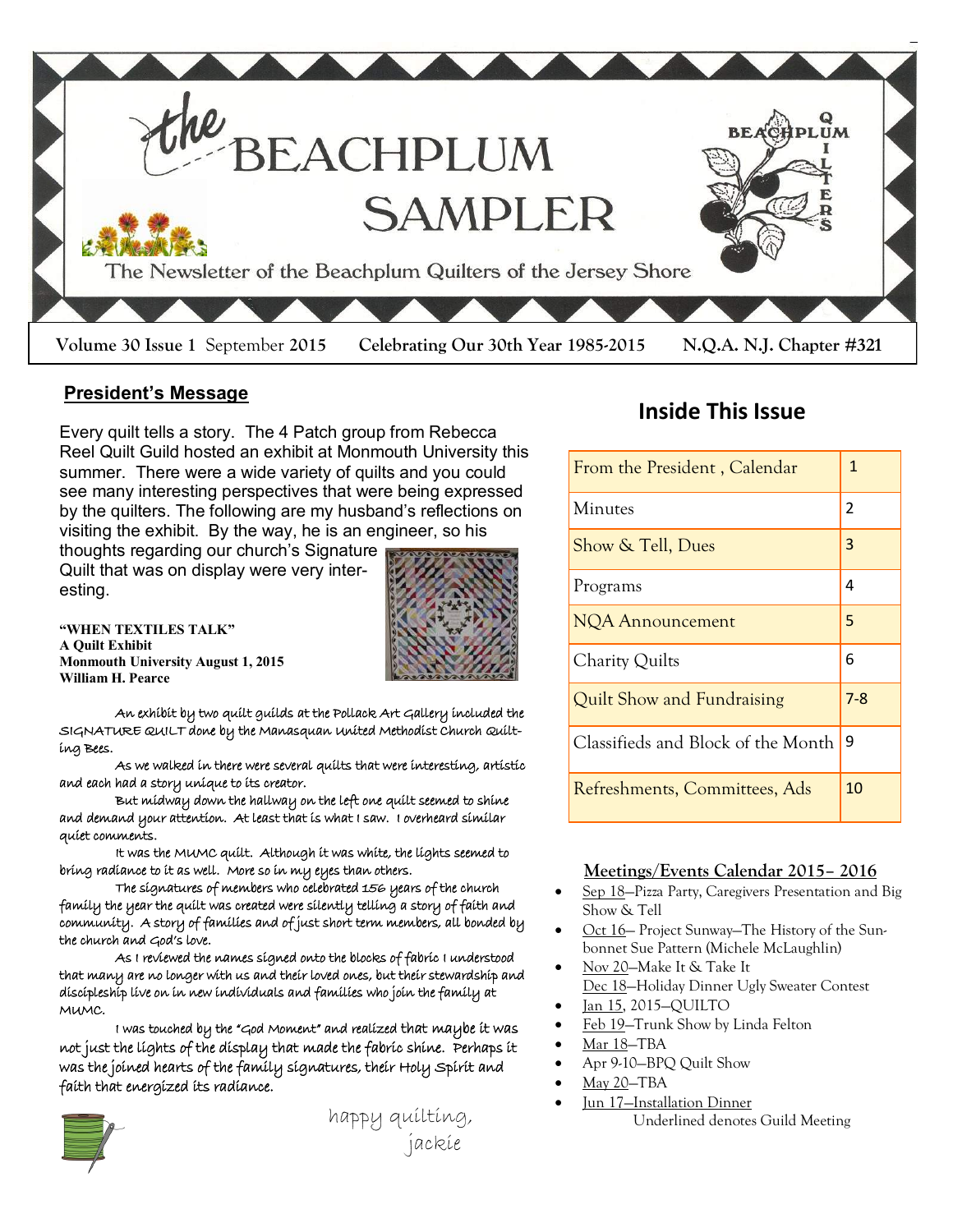# **Minutes of June 19, 2015 Meeting**

Meeting was called to order by President, Jackie Pearce @ 6:30 pm. The minutes from the last meeting were approved. Treasurer's Report was read by Ann B. – beginning checkbook balance of \$8,273.97, total receipts of \$170.00, total expenses of \$911.50. Final checkbook balance of \$7,532.47.

30<sup>th</sup> year Celebration – A group photo was taken by Laurie S., we enjoyed a pot luck dinner, and a special cake for dessert. Sophie K. brought some historical items and pictures for everyone to browse through.

Charity Quilts – letters of appreciation were read regarding quilts that have been donated. We donated quilts to: Grace Initiatives, Mary's Place by the Sea, TLC Ministries of Maryland, Providence House, and our Restore the Shore program. Margie F. is looking for associations in which to donate our future charity quilts. Gen V. has made a suggestion of Cystic Fibrosis.

Correspondence – Presbyterian Church received our \$500 donation to the church. We are thankful to have such a nice facility where we can hold our meetings.

Installation of Officers and Chair people:

| President                 | Jackie P.           | Fundraising       | Pat L.                |
|---------------------------|---------------------|-------------------|-----------------------|
| Vice-President            | Linda F.            | Hospitality       | Mary P.               |
| Treasurer                 | Ann B.              | Membership        | Marlene S.            |
| Secretary                 | Gloria S.           | Newsletter Editor | Marcia G.             |
| <b>Block of the Month</b> | Mary Lou G.& Pat M. | Programs          | Paula P.              |
| <b>Charity Quilts</b>     | Marge F.            | Show & Tell       | Shirley M.            |
| Communications            | Joyce W.            | Quilt Show 2016   | Ellen H. & Shirley M. |
| Door Prizes               | Debbie P.           |                   |                       |

Membership – dues will be increased to \$30 per year. Jackie explained that dues have not been raised in quite some time...the increase is only 50 cents more per meeting. Membership forms are to be filled out @ time of submitting dues to Marlene S. to update our records. Directory to be distributed at the November meeting.

Quilt Show – date is April 9 & 10, 2016. The event is chaired by Ellen H. & Shirley M. Three names were voted on for the show theme (Garden of my Dreams, Garden of Quilts, & My Crazy Quilted Garden). Garden of My Dreams was selected by the members. Volunteers are needed for vendors, door prizes, and Beachplum Fabric Name Tags. The next meeting will be held at Ellen's house @ 6:30 pm on July 10, 2015.

Fundraising – Pat L. is looking for venues to sell our raffle quilt tickets. We will sell tickets at the Mancuso Show next March. Mouse Creek Quilt Shop has generously volunteered to sponsor our Raffle Ticket printing. Stop in and tell Claire how much we all appreciate her help.

Programs – Paula P. is working on programs for 2015-2016. A Fashion Show is being planned. Start sewing your wearable art.

Sewing for Barbara Day - Pat L. is organizing a sewing day to help complete some of Barbara's unfinished projects. Some of the quilts will go to her family and others will be donated to charity. The date is July 13 and will be held at Allaire State Park. All are welcome.

Block of the Month – Kits for next year are \$9 each. September block is purple. There will be a second drawing each month for a fat quarter that can be used for the next month's block. Ann B. won the drawing for June

Events – Monmouth University "When Textiles Talk" is a quilting exhibit held at the Pollak Gallery from July  $8<sup>th</sup>$  to August 21<sup>st</sup>. This exhibit includes quilts from Rebecca Reel Quilt Guild and Beachplum Quilt Guild. Mary's Place by the Sea will hold a fundraiser on Oct. 3, 2015 in Asbury Park. You may check their website for more information.

Charity Prizes – A special Charity Quilt prize was made by Rich H.(Ellen H.'s husband) It is a beautiful miniature quilt rack. Members who made charity quilts throughout the year were eligible for the drawing. Jane S. won for this year. Also a gift certificate was awarded to Marcia G. for all the long arm quilting she has done on charity quilts this year. Thank you so much Marcia!!

Quilt Card Prize – Nineteen people qualified for the quilt card drawing. The prizes are gift certificates to Mousecreek Quilt Shop. The gift cards are good for all fabrics, books & patterns, classes, and long arm quilting. Winners are: 1<sup>st</sup> Place is Sophie K., 2<sup>nd</sup> Place is Ann B., 3<sup>rd</sup> Place is JoAnn M.

Respectfully Submitted by: Gloria S. Recording Secretary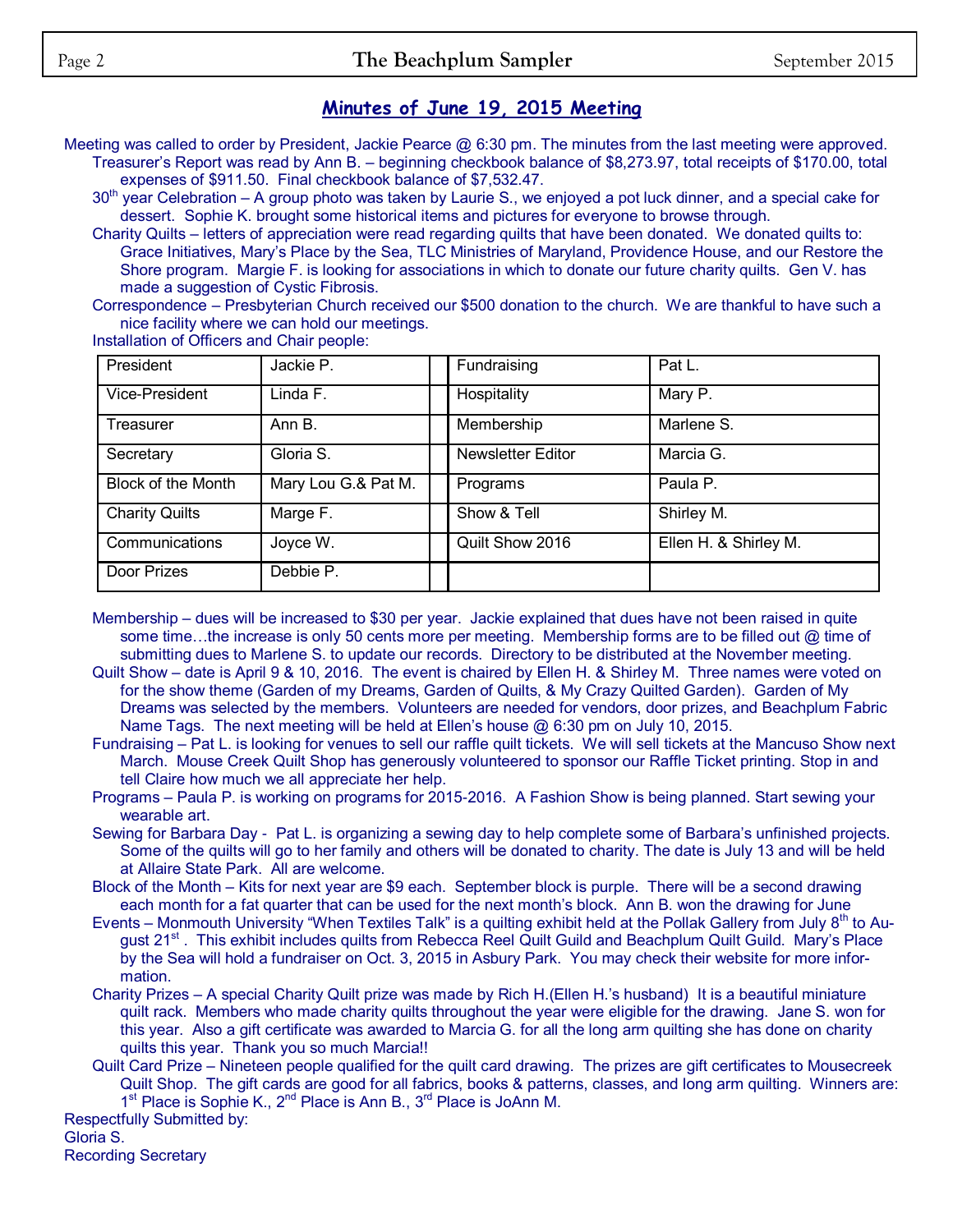### Page 3 **The Beachplum Sampler** September 2015

## Show & Tell June 2015

- Gen V—quilt album
- Gen V—sunporch, disappearing 9-patch
- Joyce —challenge quilt from Manchester Library group
- Sophie K—child charity quilt
- Chris L—sampler quilt
- Laurie S—wallhanging photo of Ollie Bird
- Minabess R—baby quilt



#### **Membership Dues**

It is time to renew our membership dues for the guild. Marlene, our Membership Chair, will collect your dues at the September meeting (a special thank you to those who paid in June) . Our dues have been at \$25 for quite a while. The Executive Board has voted to raise the dues to \$30. It is not a significant increase…..only 50 cents more per meeting. Our guild has so much to offer with speakers, workshops, and the upcoming quilt show. The quilting fellowship we enjoy with each other is one of the priceless aspects of our guild. So come prepared….you can make your check out to "Beachplum Quilters". We are also asking everyone to fill out a new membership form so we can update our directory. Forms will be available at the meetings. Or you can download the form on our website if you would like to do your membership by mail (Marlene's address is on the form). **Invite a friend to join in the fun!**

**Late-breaking newsflash! Our raffle quilt is featured on the cover of The Quilt Shop Navigator!**

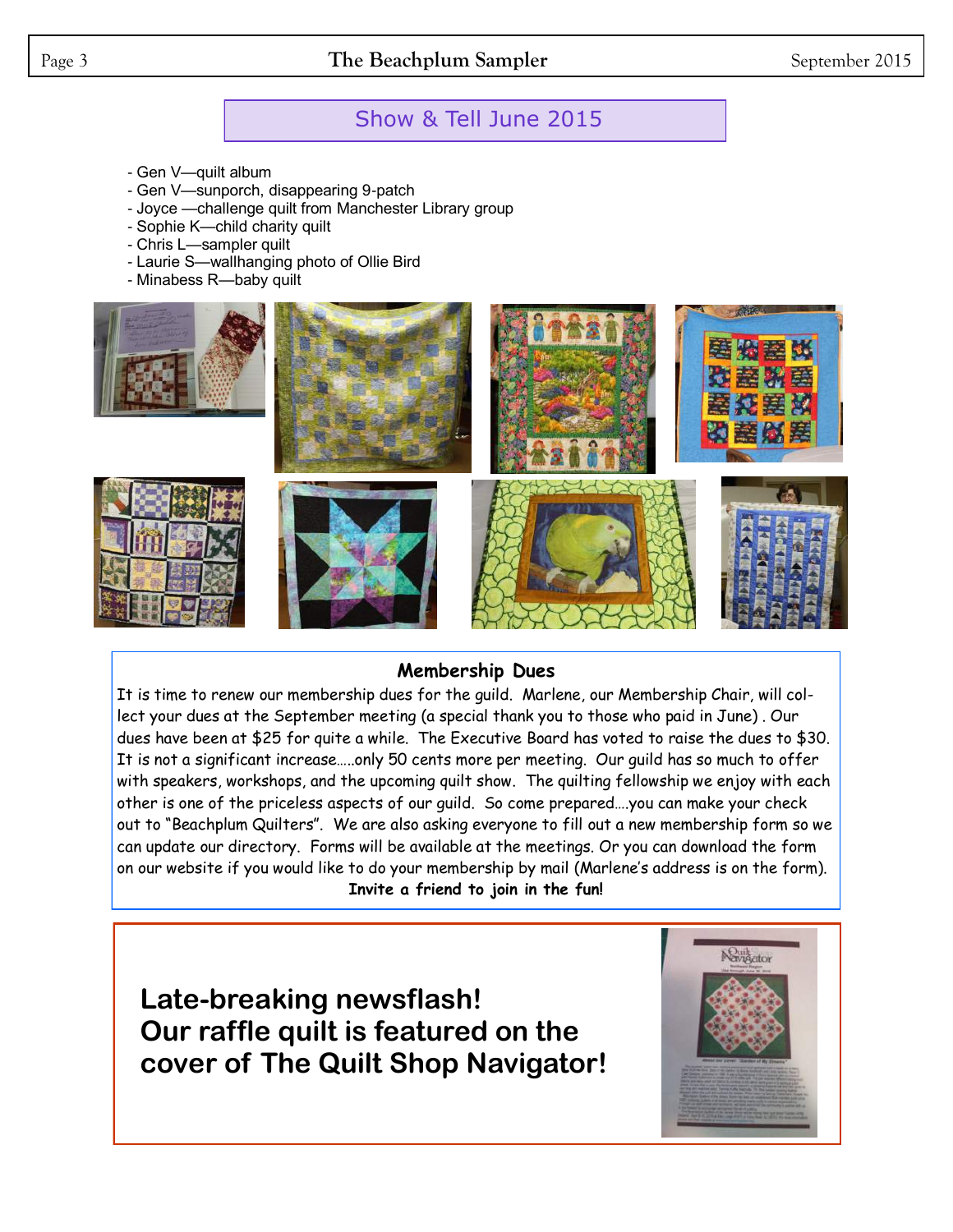September 18, 2015—Pizza, Caregivers Presentation, big Show and Tell. (Speed Dating postponed to a later date)

October 16, 2015—Project Sunway

Michelle McLaughlin from Allentown, PA will present a lecture and trunk show entitled "The History of the Sunbonnet Sue Pattern." Do you have a quilt showcasing Sue (or Overall Bill)? If so, bring it (them) to our October Meeting. If not, perhaps this could be a summer project?

November 20, 2015—Make it and take it project.—Back by popular demand

December 18, 2015—Potluck Supper and Socializing Wear your party pants again! And, your ugliest sweater/sweatshirt. Mmm mmm good.

January 15, 2016—QUILTO—Everyone's favorite game (prizes I mean)

Feb. 19, 2016—Trunk Show by Linda Felton

March 18, 2016—Under construction

April 9  $& 10$ —Quilt Show (no April guild meeting)

May 20, 2016—Under construction

June 17, 2016—Installation of Officers and Dinner

Submitted by Paula Patri



Thank you, Laurie S, for taking this photo of our members at the June meeting.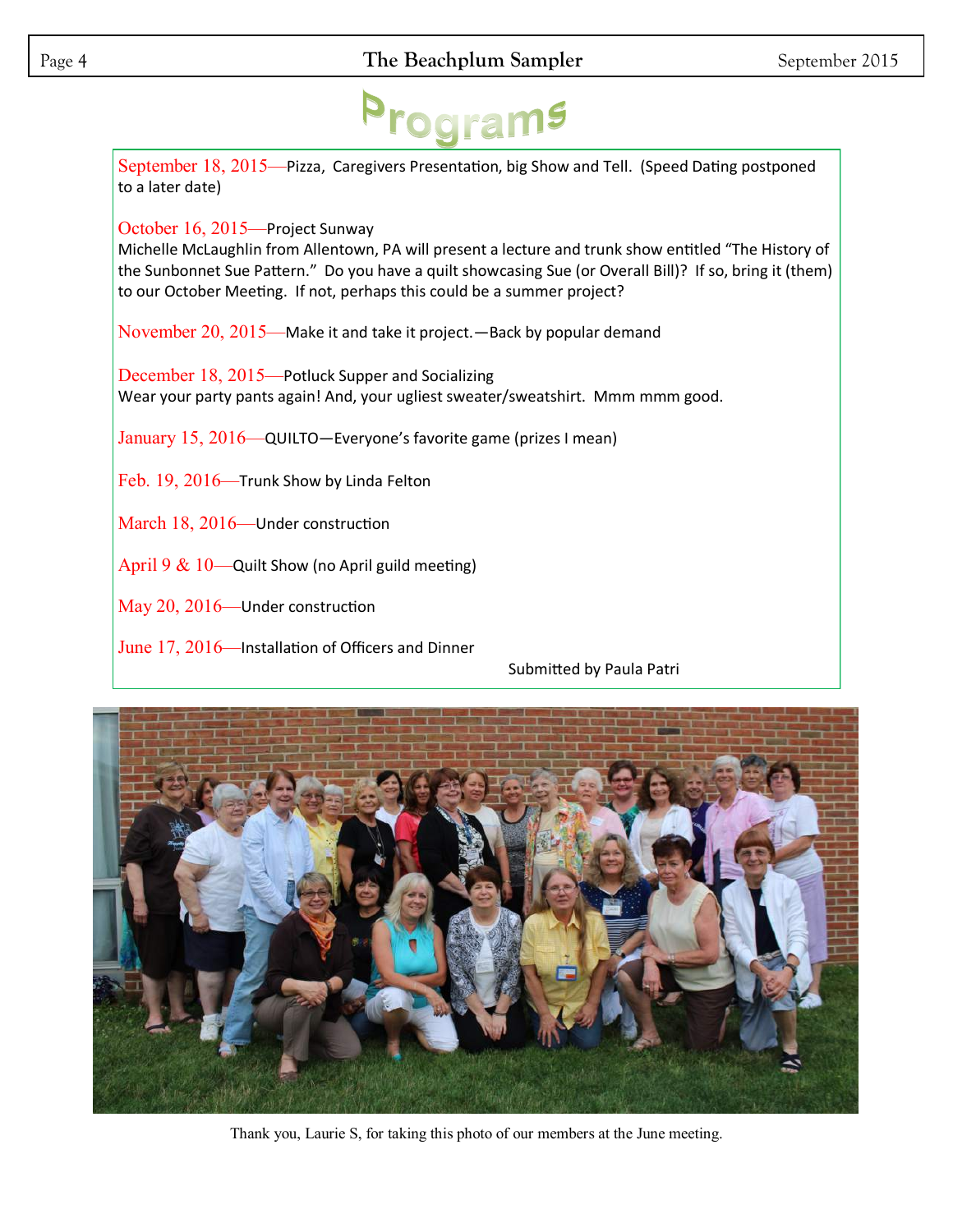### Page 5 **The Beachplum Sampler** September 2015



Dear Friends and Members of NQA,

At a special meeting of the NQA Board of Directors held August 18, 2015, the Board celebrated NQA's 46 years of achievements and successes. However, when looking toward the future, the Board has determined that NQA has had its season and by unanimous vote the Board of Directors voted to dissolve the National Quilting Association, Inc.

All this may sound like a sudden turn of events, but we assure you it's not sudden, as the warning signs have been there for nearly 10 years. The steady decline in show attendance, consistent decrease in membership, lack of contingency planning and dwindling operational funds made this a clear but difficult decision. The current Board has worked tirelessly to find alternatives to keep NQA solvent and sustainable into the future, however our efforts did not result in a partnership with another quilting organization or adoption of our programs as we had hoped.

NQA can measure its successes through the fostering of other quilt organizations and quilt shows, establishing criteria for excellence in quilt making, establishing a Masterpiece Quilt designation, professionalizing the role of the quilt judge and quilt teacher, offering grants to communities to fund quilt related projects and originating the National Day of Quilting. NQA is considered a leader in the quilting world and there is much to be proud of.

You may be filled with a variety of emotions – sorrow, concern, anger, bewilderment, and grief. All those are legitimate and we hope you will accept these facts and understand all efforts were made to keep NQA viable. It's a time for decisiveness, clarity, and conviction. The NQA Board of Directors wishes to thank all of our faithful members and supporters who have done remarkable work together over the years. We all should feel a sense of pride and completion.

Moving forward the Board is working to arrange transfer of our memberships to another national quilting association. Alternatives for management of our programs are still being researched. Watch for more news on this later.

You can help make this transition easier for NQA by being optimistic about the future and grateful for the wonderful experiences and friendships created because of NQA. We wish you all the very best as you continue those friendships and in all of your quilting endeavors.

Sincerely, Marcel Miller

Ruth Felipe, former vice president of our guild, recently had knee surgery. You may send her get well cards at: 2954 Springwater Court, Toms River, NJ 08755.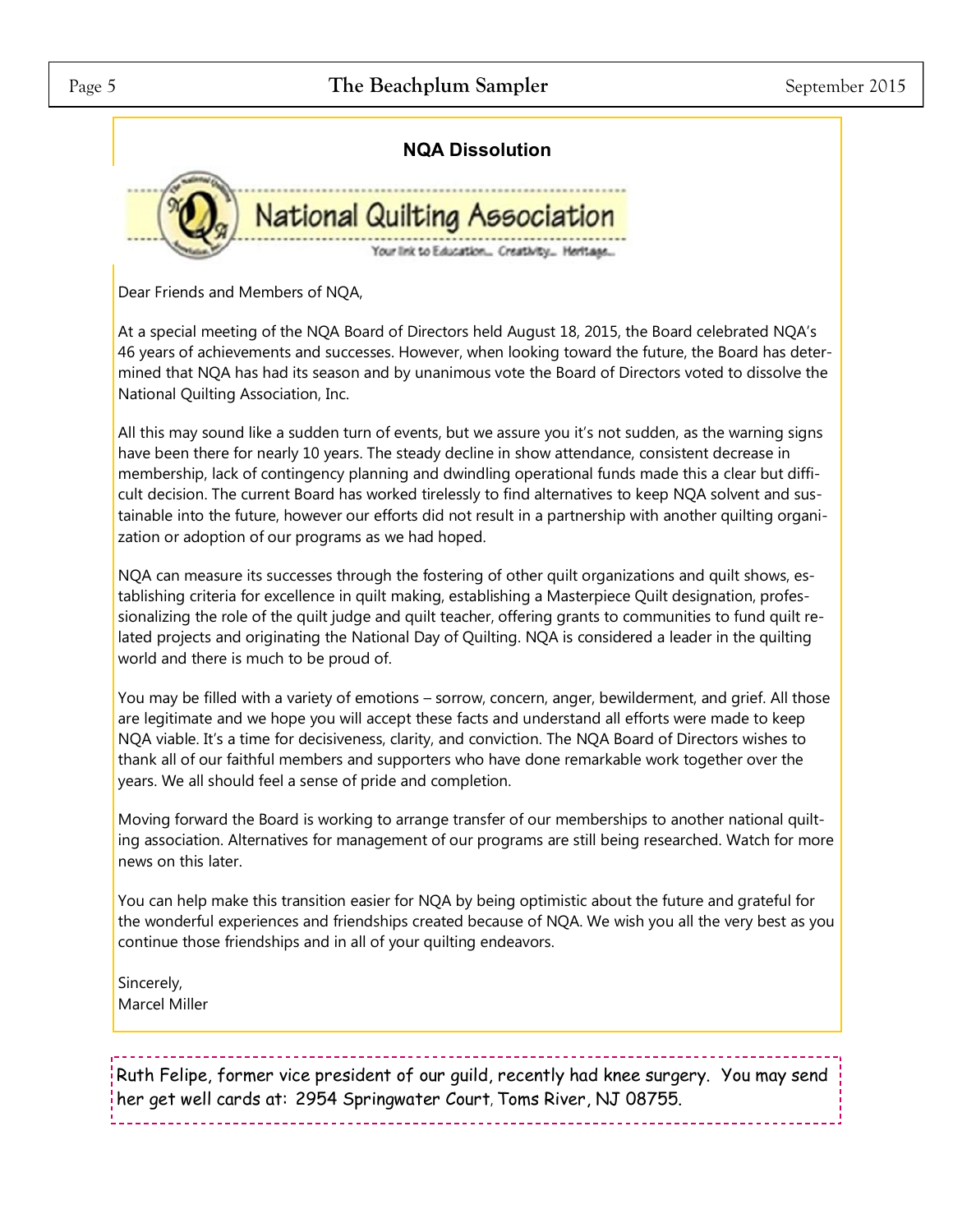# **Charity Quilts**

Welcome back! I hope you're all rested and ready for quilt season. I know I am. Enough of the hot and sticky: time for the warm and fuzzy.

 Our first charity workshop for the year will be Saturday, September 26 from 10:00 to 3:00. We have quilt kits, including patterns, ready for you. Just bring your machine, sewing tools, and a smile. We will meet at Manasquan United Methodist Church (where we have the Bee workshops – see the directions below). Bring a lunch. Kitchen facilities are available.

 Thanks to all of you who offered ideas for giving our quilts homes. I have received positive, grateful responses from K. Hovnanian Children's Hospital at Jersey Shore University Medical Center, Ronald McDonald House, and Providence House. These will be our primary recipients for the upcoming year. I also reached out to Habitat for Humanity and Redeem Her, an organization which helps former inmates find jobs and housing, but haven't heard from them yet. Also, please make me aware if you know of an organization that is in need of an auction/ raffle quilt. We have one in the works for the Cystic Fibrosis dinner coming up in November.

 Thanks for all you do to make our guild a success. Happy quilting! Marge Frazee 732-223-9238 0r 732-822-0908 email: [mfrazee50@aol.com](mailto:mfrazee50@aol.com)

> **Directions: Manasquan United Methodist Church** 70 South Street, Manasquan

Route 70 (north)

Route 70 turns into Route 35, continue on Route 35 north

Turn **Right** onto Lakewood Road (first traffic light)

Stay on Lakewood Road until next traffic light (.8 mile)

Turn **Left** onto South Street at light

Church is one block, on the left side. It is the church with the large white pillars on the front porch (the Presbyterian Church is across the street)

Parking lot entrance is before the church building

Entrance to the church is at the back of the building

First door is labeled "Office"….continue a few more feet, there is a sidewalk up to a glass door (it is a ramp to allow easy access with your sewing machine) – that is the entrance to Fellowship Hall which is where we will be meeting.

#### **Sewing for Barbara Day**

One of our members, Barbara Bendinsky, passed away last spring. She had a love of quilting and enjoyed our guild as well as the Allaire Bog Iron Quilters. There were several unfinished quilts and projects at Barbara's home. Pat L. organized a "Sewing for Barbara Day". It was held at Allaire State Park on July 13<sup>th</sup> and members from both guilds participated. The special quilts will be given to Barbara's family. Other quilts will become charity quilts and the smaller items will be added to the Allaire Auxiliary quilter's table. Thank you to all of those who gave their time and quilting skills to help Barbara's family have some very special keepsakes.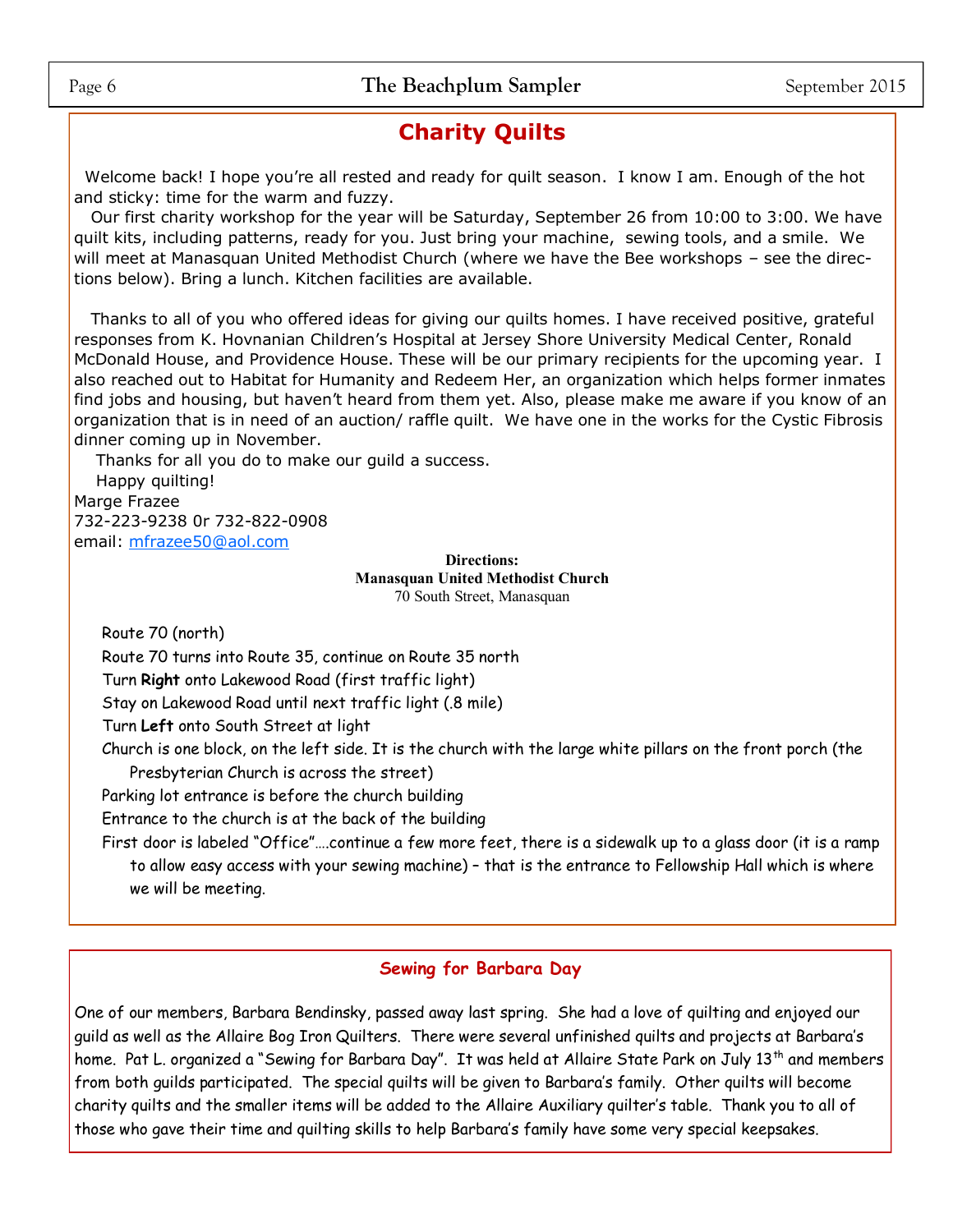# **Quilt Show - April 9-10 2016**

#### September News Release

Once again, we are planning and looking forward to our 2016 quilt show entitled "Garden of My Dreams" on April 9 & 10. Quilts are to be turned in at the Elks on April 6, 2016 from 10:00 am to 2:00 pm. The quilts will be judged on April 7. The show will be set up on April 8 and taken down on April 10.

The admission fee will be \$8.00 per day. Volunteers who work a minimum of four hours will receive free admission both days. We are asking all volunteers to wear name tags. Karen Dever will be appraising quilts on Saturday by appointment or walk-in and on Sunday by appointment only. Her fees are \$50.00 for a written appraisal and \$40.00 for a verbal.

The show judge will be Sandra Dorrbecker, NQA certified. Quilt registration will begin in January and end on March 18, 2016. All quilts must have a sleeve that is no more than 90 inches from the bottom of the quilt. This will prevent quilts from dragging on the floor.

#### Attention Beachplum Members

The Country Store is open for business, that is for collecting items to sell. Clean out your sewing rooms!!! Bring in items you no longer need or just don't want to use anymore.

The fabric that you know you're not going to use but just keeping pushing aside...any notions, rulers, embellishments, books, magazines, kits or stencils. If you have old cutting mats in somewhat decent condition we will take those also. Bring in those rotary cutters and scissors. We will take quilt tops or blocks that have been packed away that aren't ever going to be used. **We will take all items quilt- and sewing-related**.

The Country Store will not be asking members to make hand crafted items. But, if you do decide on your own to make something, the Country Store will gladly try to sell it. Please provide a price for the item. It is very difficult to put a price on something that someone else has made. The Country Store does not want to over or under price a hand made item. We realize what goes into making something. Also, if you do decide to make something please let the Country Store know whether or not you would like your handmade items back if they do not sell.

You can bring items to the meeting each month, Debbie Perks will be collecting for the Country Store.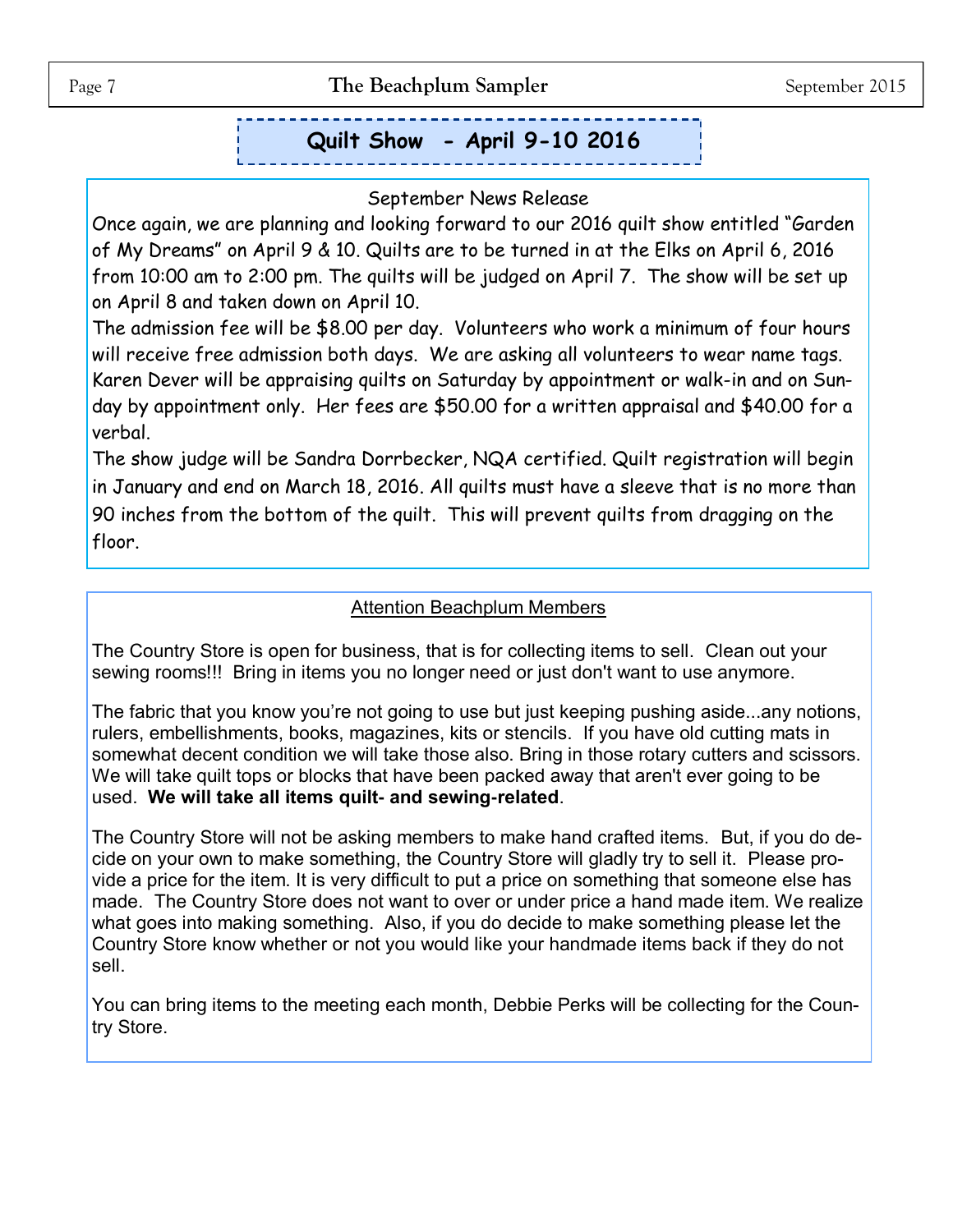#### **2016 Beachplum Quilt Show Challenge**

You're invited to join the fun and creative journey of our challenge.

The challenge will appeal to everyone no matter the skill level or experience.

This year's theme will be "*Creative Garden Challenge".* 

The most important part of the challenge is to have FUN!

**Rita R. and Jo Ann M** will have challenge bags available for \$4.00. In the bag is the Challenge Fabric, a picture for your "special" challenge addition, the rules and guidelines. You can make anything you like (only one entry per Beachplum Guild member), within the parameters of the rules. Deadline to turn in your finished Challenge Quilt is at our March, 2016 Meeting. During the meeting they will be voted on and awards/prizes will be presented. The quilts will be displayed at the April 2016 Beachplum show in a special display.

#### **Beachplum Fundraising News**

On Sunday, Sept. 13<sup>th</sup>, Beachplum Quilters will begin sales of raffle tickets for Our beautiful "Garden of my Dreams" 2015-2016 Raffle Quilt. The Beach Plum Festival at Island Beach State Park (pavilion 1) will be from 9 am to 4 pm. We have small items for sale and information about our guild. We hope to attract new members and have a great ticket sale day.



On Saturday, Oct. 17<sup>th</sup>, Beachplum members will sell raffle tickets and small items at the Toms River Harvest Arts Festival which is held on Washington

Ave. from 8 am to 5 pm. Three people are needed for each of 3 shifts which are 8 am to 11 am, 11 am to 2 pm, and 2 pm to 5 pm. Please call Pat L. and/or sign up at the Sept.  $18<sup>th</sup>$  meeting.

In early December we plan to do a large Christmas Craft show which permits a raffle quilt. Your suggestions for a venue will be helpful. Pat asks that you check to see if a raffle quilt would be permitted.

We plan to do the Mancuso Somerset Show at the end of February as well. We will ask members to white glove and "woman" our booth. Choose the event which is best for you. We will need about 50 participants to make these sales successful. Let's make a big effort this year and rest next year (there will not be a 2017 raffle quilt).

At the Bee meeting on Sept.  $3<sup>rd</sup>$  and at the general meeting on Sept.  $18<sup>th</sup>$ , members will pick up raffle ticket books which they are asked to sell. Please see Pat for your tickets at the beginning of each meeting.

#### **Special Thank You**

Our guild was contacted by a gentleman, Joe Soltes, whose wife recently passed. He wanted to donate quilting items for us to use for our charity work. When I visited their home, I could tell that Connie truly loved her quilting. She had a nice sewing place in their home. There was a bookcase filled with books and magazines. And many baskets were filled with fabric and sewing notions. You could feel how happy she was surrounded by things she loved.

As fellow quilters, we will be able to use the items that have been donated and pass it forward to others. Our charity quilts will be able to touch other people's lives. Thank you Joe for sharing Connie's special love of quilting with us.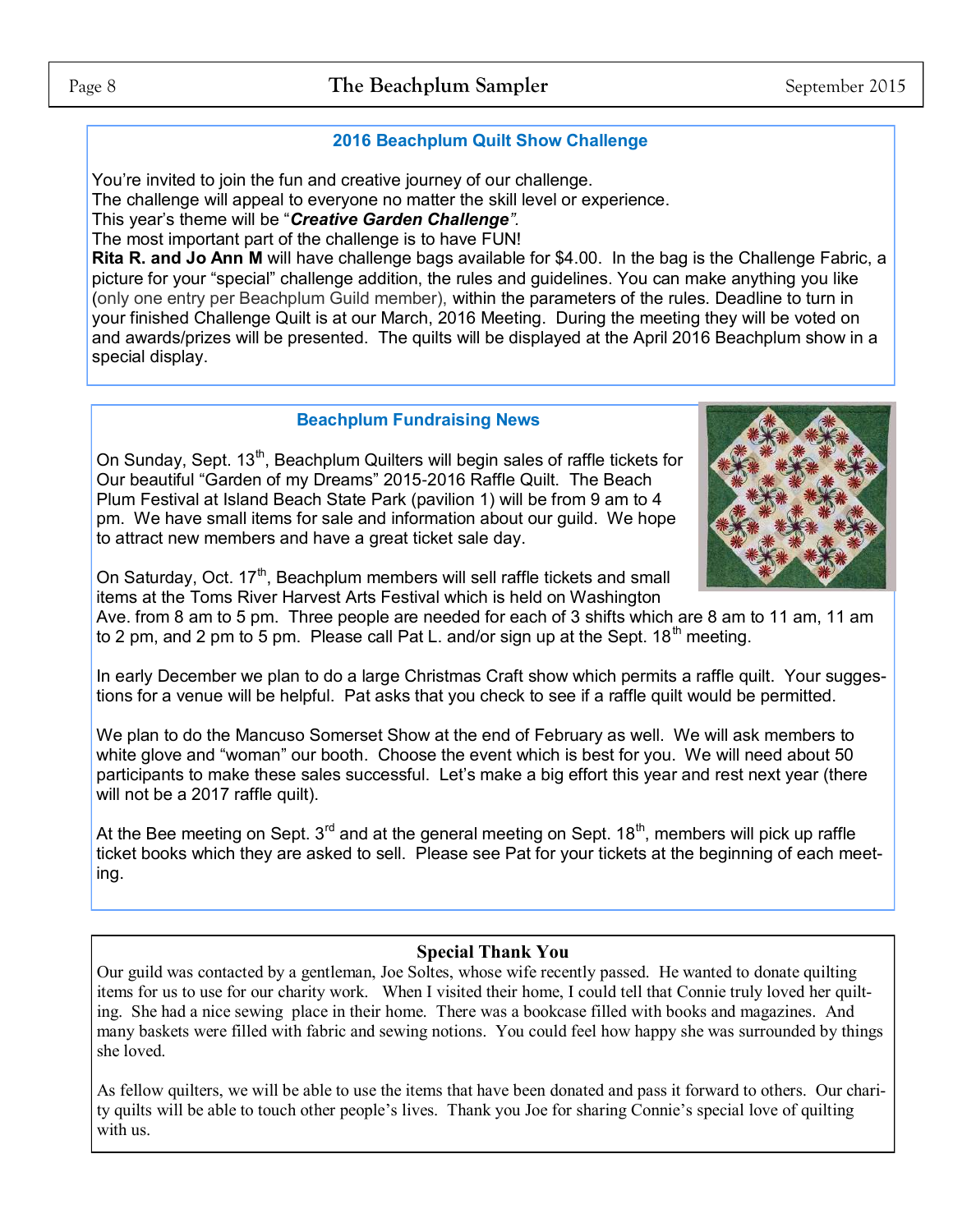# **Classifieds**

Classified: For Sale

Elna Sewing Machine Excellence 760 Three years old (just serviced) (very good condition) Purchased at Quilting Possibilities

Contact: Joe Soltes (732-244-1074 or 732-581-2710)

#### Classified: For Sale

Q Snap Floor Model Quilting Frame. No-tool assembly, white tubing, 32" or 64". Basic frame plus extension (doubles the size). When taken apart it fits into 2 flat storage boxes. Can be used for basting, quilting or tying.

For pictures and more info, go to <http://www.qsnap.com/>

Price when new: \$150---Sale price \$50 Contact Mary Lou Gill.

Classified: For Sale Singer sewing machine about 5 years old, all attachments included. Retro looking (black). \$100. Contact Jane S.

#### Classified:

I am now accepting long arm quilting projects. Edge-to-edge only. Competitive rates, relatively fast turnaround. Call or email me (Marcia, 732-610-4282, Marcia\_guza@yahoo.com) or call Diane at Crafty Fabrics in Brick, 732-920-6220 for more information. Refer to "How to prepare your quilt for a longarmer" on the Beachplum Quilters website.